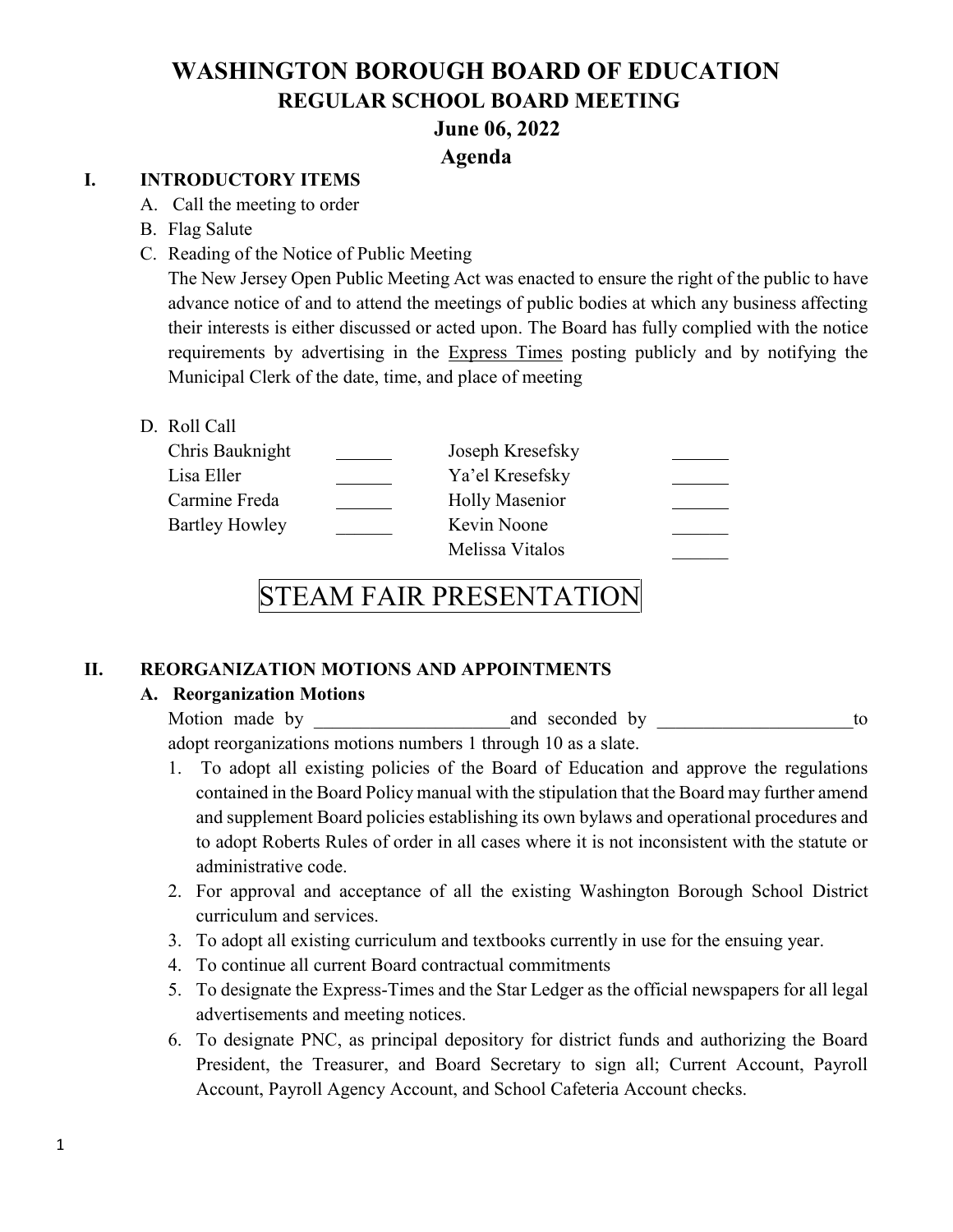### **June 06, 2022**

#### **Agenda**

- 7. Authorizing the Superintendent, Board Secretary, Assistant Board Secretary, and Administrative Secretary to sign all Student Activity Account checks.
- 8. To authorize the Treasurer and Board Member names to be on investments accounts.
- 9. To designate the Business Administrator or Assistant Board Secretary as responsible for maintaining petty cash for disbursements not to exceed \$50 each.
- 10. Authorizing the Business Administrator or Assistant Board Secretary to transfer funds between Washington Borough accounts.

#### ROLL CALL VOTE

| Chris Bauknight       | Joseph Kresefsky      |  |
|-----------------------|-----------------------|--|
| Lisa Eller            | Ya'el Kresefsky       |  |
| Carmine Freda         | <b>Holly Masenior</b> |  |
| <b>Bartley Howley</b> | Kevin Noone           |  |
|                       | Melissa Vitalos       |  |
|                       |                       |  |

#### **B. Appointments and Re-Appointments**

Motion by \_\_\_\_\_\_\_\_\_\_\_\_\_\_\_, seconded by \_\_\_\_\_\_\_\_\_\_\_\_\_\_\_\_\_\_\_\_\_\_\_\_\_\_\_\_ to make the following appointments 1 through 25 for the 2022-2023 school year.

- 1. Tim Mantz, as Board Secretary.
- 2. Tracy Rowe as Petty Cash Fund and Custodian.
- 3. Jessica Hanics, as Treasurer of School Monies.
- 4. Dr. Victor Rodriguez, New Beginnings as School Physician
- 5. Parette Somjen Architecture as the district architect of record
- 6. Brown and Brown as Insurance Broker of Record for Property/Casualty
- 7. Intergrity Consulting Group as employee benefits broker of record.
- 8. Jacqueline Nassry as ADA Coordinator
- 9. Jacqueline Nassry as Affirmative Action Officer and Title IX Coordinator
- 10. Jacqueline Nassry as Data Coordinator
- 11. Earl Jenkins as 504 Officer
- 12. Earl Jenkins as School Lunch Hearing Officer
- 13. Earl Jenkins as School Security Specialist
- 14. Superintendent and Principal of each building as Truancy Officers
- 15. Tim Mantz as Public Agency Compliance Officer
- 16. Tim Mantz as Administrator of Cafeteria
- 17. Tim Mantz as Qualified Purchasing Agent
- 18. Colby Deemer as RTK and AHERA Coordinator
- 19. Colby Deemer as Integrated Pest Management Coordinator
- 20. Colby Deemer as Chemical Hygiene Officer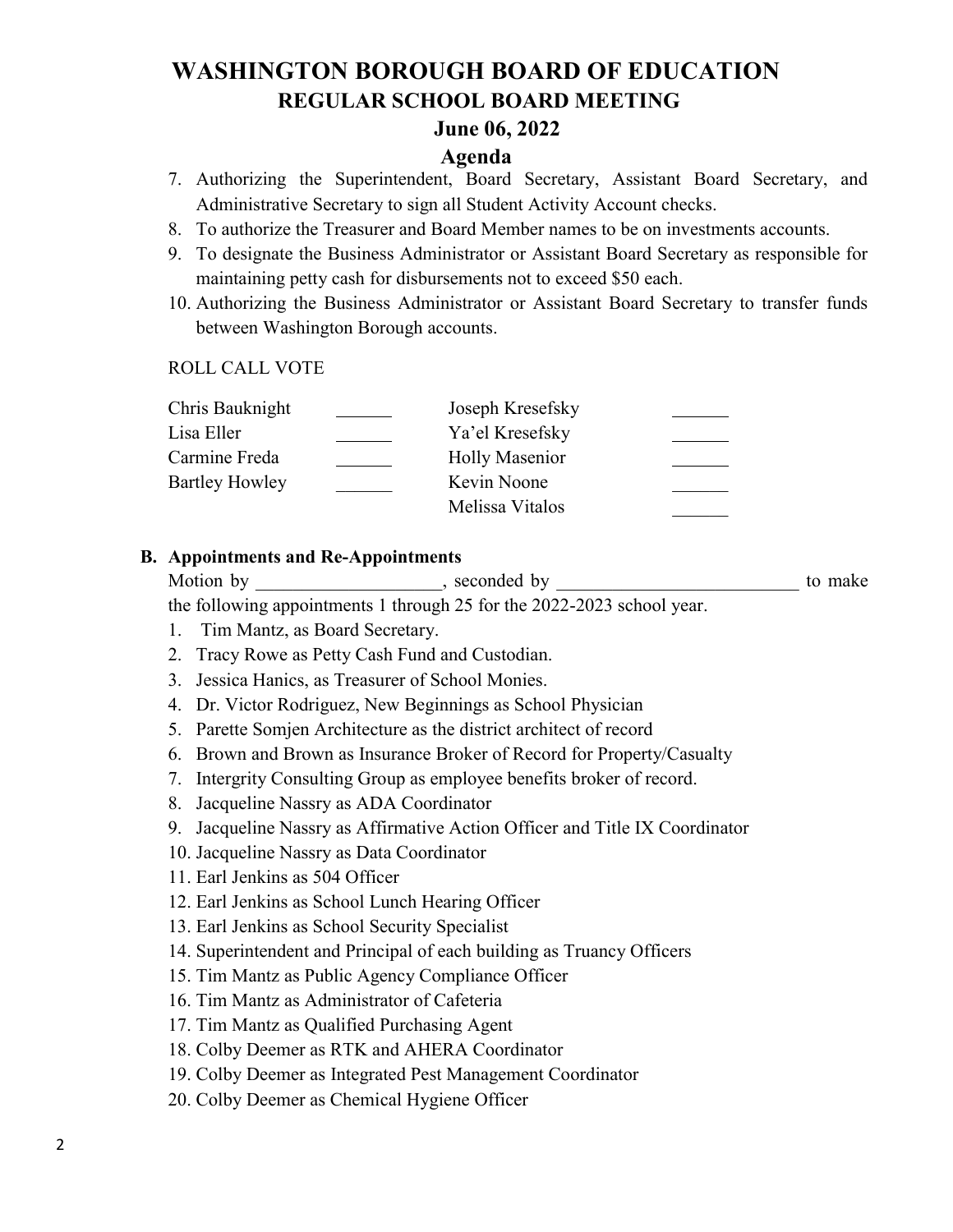#### **June 06, 2022**

#### **Agenda**

- 21. Tracy Rowe as Custodian of Records
- 22. Sherry Koeppen as Homeless Liaison
- 23. Sherry Koeppen as I & RS Officer
- 24. Broscious, Fischer & Zaiter as board attorney
- 25. Ardito & Co., LLP as school district auditor

#### ROLL CALL VOTE

| Chris Bauknight       | Joseph Kresefsky      |  |
|-----------------------|-----------------------|--|
| Lisa Eller            | Ya'el Kresefsky       |  |
| Carmine Freda         | <b>Holly Masenior</b> |  |
| <b>Bartley Howley</b> | Kevin Noone           |  |
|                       | Melissa Vitalos       |  |

#### **III. COMMUNICATIONS TO THE BOARD**

#### **IV. ADMINISTRATIVE REPORTS**

Mr. Jenkins: Supervisor of Instruction Mrs. Koeppen: Principal/CST Mrs. Nassry: Superintendent

#### **V. PUBLIC COMMENT**

#### **VI. ACTION ITEMS:** Superintendent's Recommendations

CONSENT AGENDA**:** Matters listed within the consent agenda have been referred to members of the Board of Education for reading and study are considered to be routine and will be enacted by one motion.

#### **A. Consent Agenda Motion: BOARD AFFAIRS**

Motion made by \_\_\_\_\_\_\_\_\_\_\_\_\_\_, seconded by \_\_\_\_\_\_\_\_\_\_\_\_\_\_\_\_\_\_, to approve the following board affairs agenda item **1.1-1.17**.

- 1.1 To approve the minutes of the May 9, 2022 regular meeting.
- 1.2 To approve the District Goals for 2022-2023
- 1.3 To abolish Policy 1648.14 Safety Plan for Healthcare Settings in School Buildings ( COVID-19 (M)
- 1.4 To entertain the first reading of Policy 1648.15, Recordkeeping for Healthcare Settings in School Buildings – COVID-19 (M) (New)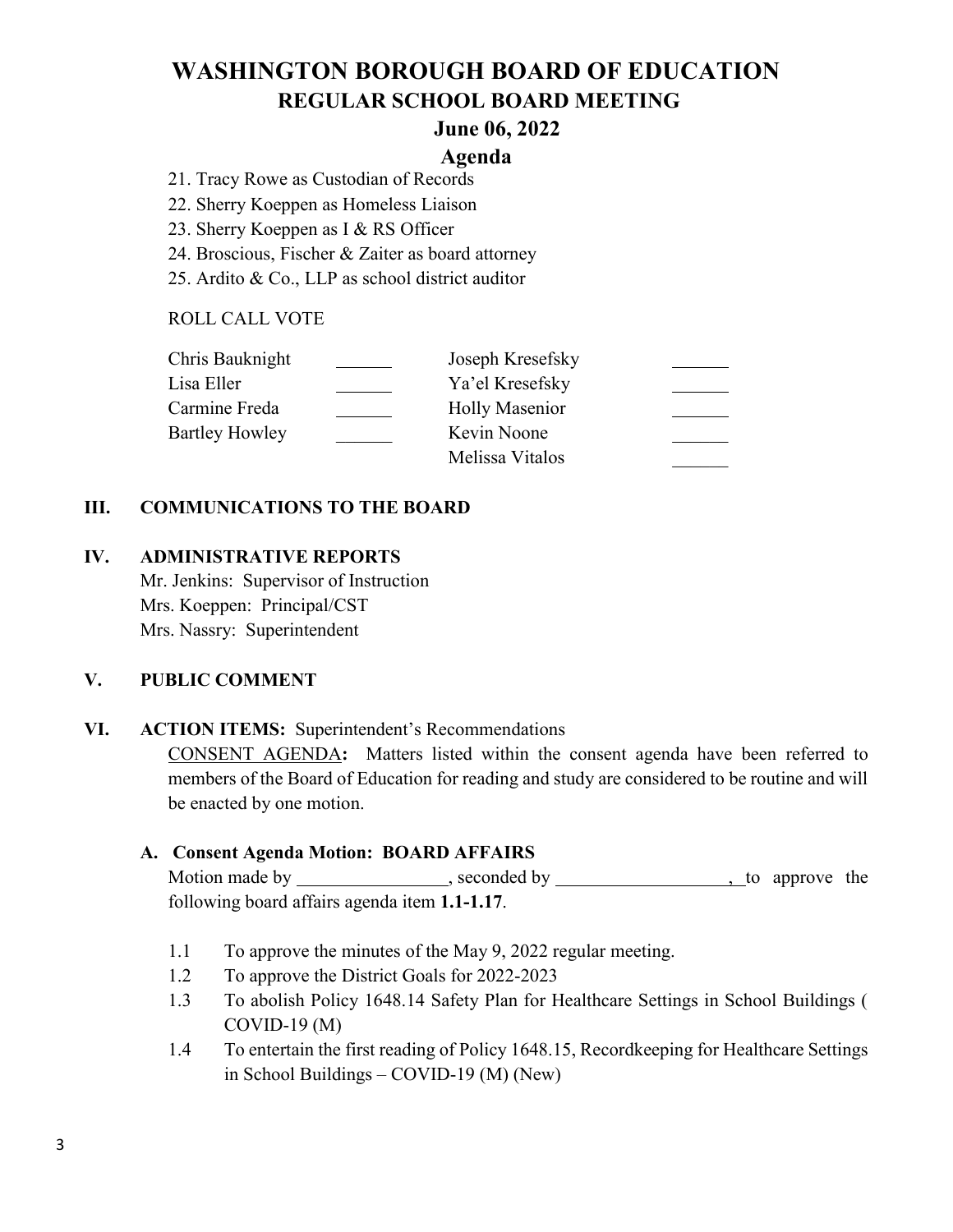#### **June 06, 2022**

#### **Agenda**

- 1.5 To entertain the first reading of Policy 2415.04, Title I District -Wide Parent and Family Engagement (M) (Revised)
- 1.6 To entertain the first reading of Policy 2415.50, Title I School Parent and Family Engagement (M) (New)
- 1.7 To entertain the first reading of Policy 2416.01, Postnatal Accommodations for Students (New)
- 1.8 To entertain the first reading of Policy 2417, Student Intervention and Referral Services (M) (Revised)
- 1.9 To entertain the first reading of Policy 3161, Examination for Cause (Revised)
- 1.10 To entertain the first reading of Policy 4161, Examination for Cause (Revised)
- 1.11 To entertain the first reading of Policy 5512, Harassment, Intimidation, and Bullying (M) (Revised)
- 1.12 To entertain the first reading of Policy 7410, Maintenance and Repair (M) (Revised)
- 1.13 To entertain the first and only reading of Regulation 7410, Maintenance and Repair (M) Revised
- 1.14 To entertain the first and only reading of Regulation 7410.01, Facilities Maintenance, Repair Scheduling, and Accounting (M) (Revised)
- 1.15 To entertain the first reading of Policy 8420, Emergency and Crisis Situations (M) (Revised)
- 1.16 To entertain the first reading of Policy 9320, Cooperation with Law Enforcement Agencies (M) (Revised)
- 1.17 To entertain the first and only reading of Regulation 9320, Cooperation with Law Enforcement Agencies

ROLL CALL VOTE

| Bauknight     | Eller         | Freda    |
|---------------|---------------|----------|
| Kresefsky, J. | Kresefsky, Y. | Masenior |
| Noone         | Vitalos       | Howley   |

#### B. **Consent Agenda Motion: BUSINESS AFFAIRS**

Motion made by \_\_\_\_\_\_\_\_\_\_\_\_\_\_, seconded by \_\_\_\_\_\_\_\_\_\_\_\_\_\_\_\_\_\_\_\_, to approve the following business affairs agenda item **2.1** through **2.12.**

2.1 To approve, on the recommendation of the Superintendent, the acceptance of the financial reports of the Board Secretary and the Treasurer for the month of May 2022 and further that, in compliance with N.J.A.C. 6A:23A-16,10(c)f, The Board of Education certifies that as of May 31, 2022, after review of the secretary's monthly financial report and upon consultation with the appropriate district officials, to the best of our knowledge, no major account has been over expended in violation of NJAC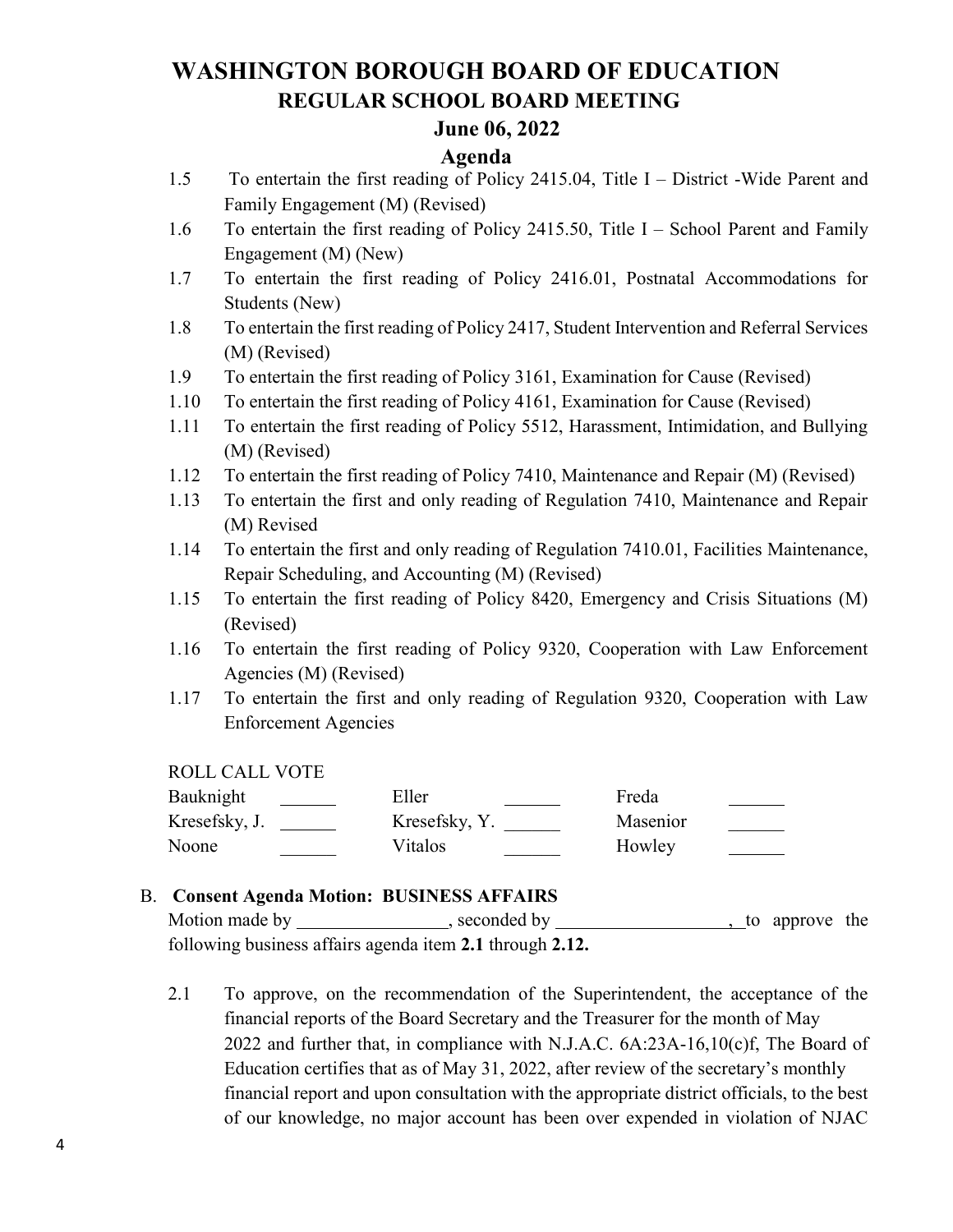### **June 06, 2022**

#### **Agenda**

6A:23A-16.10(a) and that sufficient funds are available to meet the district's financial obligations for the remainder of the fiscal year.

- 2.2 To approve the 6/6/22 current expense food service and regular account bill list.
- 2.3 To approve the budget transfers as presented.
- 2.4 To approve the placement of the identified students in the Warren Glen Academy for the 2022-2023 School Year at an annual tuition rate of \$64,900.50.
- 2.5 To approve the School Security Drill Statement of Assurance.
- 2.6 To approve the submission of the 2021-2022 Testing for Lead in School Drinking Water Statement of Assurance (SOA) to the New Jersey Department of Education.
- 2.7 To approve a memorandum of agreement with the Warren County Special Services School District to provide related services for the 2022-2023 academic year.
- 2.8 To approve a memorandum of agreement with Sussex County Education Services Commission for ancillary Educational Services for the 2022-2023 academic year.
- 2.9 To approve the Interlocal Services Agreement with the Pohatcong Township Board of Education for contracted School Business Administration Services for the 2022-23 school year at a fee of \$70,000.
- 2.10 To decline the allocation of American Rescue Plan Act Elementary and Secondary School Emergency Relief Homeless Children and Youth allocation.
- 2.11 To approve the following resolution:

WHEREAS, NJSA 18a:21-2, NJSA 18A:7G-31, and NJSA 18A:7F-41 permit a Board of Education to establish and/or deposit into certain reserve accounts at year end, and

WHEREAS, the aforementioned statutes authorize procedures, under the authority of the Commissioner of Education, which permit a board of education to transfer unanticipated excess current revenue or unexpended appropriations into reserve accounts during the month of June by board resolution, and

WHEREAS, the Washington Borough Board of Education wishes to transfer unanticipated excess current year or unexpended appropriations from the general fund into a Capital Reserve account at year end, and

WHEREAS, the Washington Borough Board of Education has determined that an amount not to exceed \$750,000 is available for such purpose of transfer;

NOW THEREFORE BE IT RESOLVED by the Washington Borough Board of Education that it hereby authorizes the district's School Business Administrator to make this transfer consistent with all applicable laws and regulations.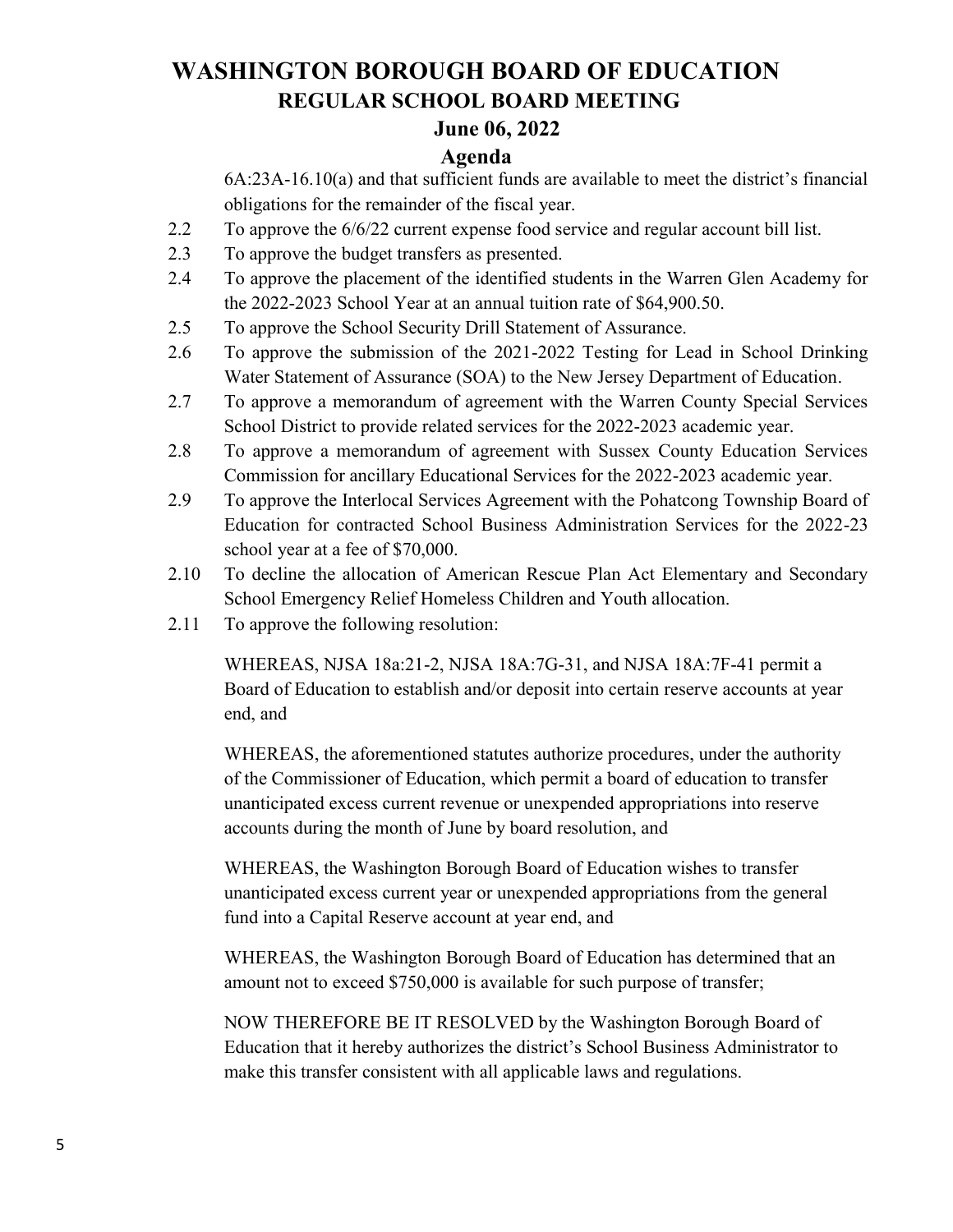#### **June 06, 2022**

#### **Agenda**

2.12 To approve an agreement with Maschio's Food Service, Inc. to provide operation and management of the district's food service program for the 2022-23 school year for a management fee of \$6,453.24 and a loss no greater than \$10,000.

ROLL CALL VOTE

| Bauknight     | Eller         | Freda    |  |
|---------------|---------------|----------|--|
| Kresefsky, J. | Kresefsky, Y. | Masenior |  |
| Noone         | Vitalos       | Howley   |  |

#### C. **Consent Agenda Motion: PERSONNEL AFFAIRS**

Motion made by  $\sim$ , seconded by  $\sim$ , to approve the following personnel affairs agenda item **3.1** through **3.16.**

- 3.1 To approve the comprehensive student and staff attendance data *(with all fire drill reports, if applicable)* for the Month of May, 2022.
- 3.2 To approve the 2022-2023 contract for Mrs. Sherry N. Koeppen as Taylor Street School principal at a salary of \$114,256. plus a stipend of \$5000 for Director of Child Study Team.
- 3.3 To approve the 2022-2023 contract for Mr. Earl Jenkins as Supervisor of Instruction at a salary of \$112,262.
- 3.4 To approve the 2022-2023 contract for Mrs. Tracy Rowe as Assistant to the Board Secretary at a salary of \$66,950.
- 3.5 To approve the 2022-2023 contract for Mrs. Sharon Gulick as Superintendent/Principal Secretary at a salary of \$70,635 plus a stipend of \$4820 for substitute calling and \$3235 for secretarial supervision.
- 3.6 To approve the 2022-2023 contract for Mr. Colby Deemer as Facilities Manager at a salary of \$61,800.
- 3.7 To approve the 2022-2023 contract for Mrs. Jessica Hanics as B.O.E. Treasurer of School Monies at a salary of \$6,834.
- 3.8 To approve Ms. Megan Ordemann as a part time (0.4) social worker for the 2022-23 academic year at a prorated salary of \$55,711 (Step 1M) on the 2021-2024 W.E.A. salary guide pending receipt of credentials.
- 3.9 To approve Ms. Tracy Souders as a classroom teacher for the 2022-23 academic year at a salary of 53,006 (Step 1, BA) on the 2021-2024 W.E.A. salary guide with single benefits.
- 3.10 To approve Ms. Stephanie Gonzalez as a classroom teacher for the 2022-23 academic year at a salary of \$54,106 (Step 2, BA) on the 2021-2024 W.E.A. salary guide with single benefits.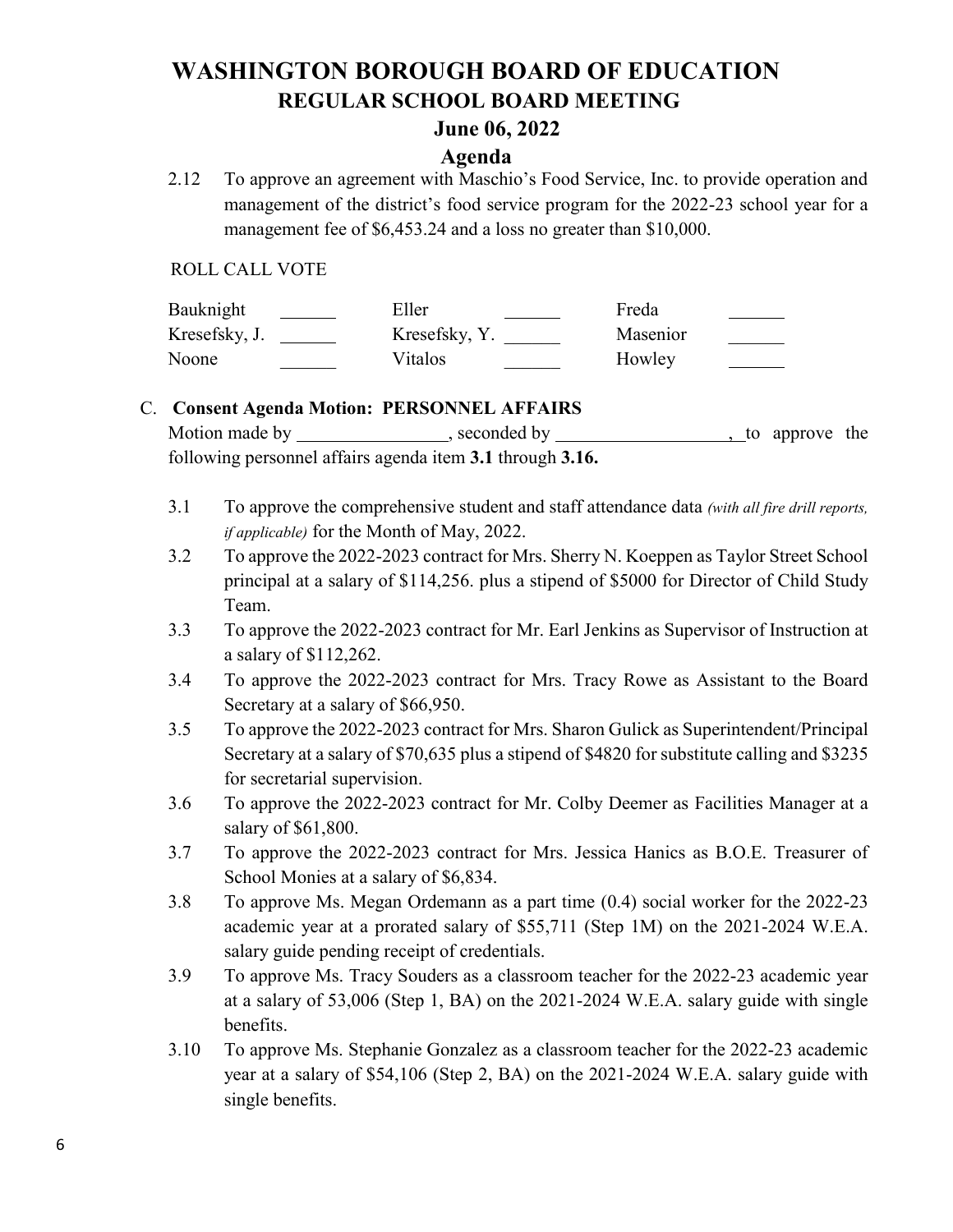### **June 06, 2022**

#### **Agenda**

- 3.11 To approve Ms. Alexandra Grace Pierson as a classroom teacher for the 2022-23 academic year at a salary of \$54,106 (Step 2, BA) on the 2021-2024 W.E.A. salary guide with single benefits.
- 3.12 To approve Ms. Jillian Adie as a part-time paraprofessional for the 2022-23 school year at a rate of \$22.68 per hour not to exceed 29 hours per week.
- 3.13 To approve Ms. Michele DeMott as a long-term substitute grade 1 classroom teacher for 12 weeks beginning September 1, 2022, at a prorated salary of 53,006. (Step 1, BA) on the 2021-2024 W.E.A. salary guide with single benefits
- 3.14 To approve with regret the resignation letter from Ms. Ashley Wyckoff effective June 30, 2022.
- 3.15 To approve with regret the retirement letter from Mrs. Sharon Gulick effective October 1, 2022.
- 3.16 To approve the following Summer School 2022 Extended School Year and Accelerated Learning Program Personnel, scheduled June 21 through July 14.

| <b>ESY Staff, Teachers</b> | L. Chamberlain, R. Coates, J. Nissen, K. Schulok, L. Buhl, E. |
|----------------------------|---------------------------------------------------------------|
|                            | Segreaves, K. Cardenas, K. Slivka, J. Peters, D. Lance, M.    |
|                            | Stein, J. Hollander, M. Wade (June only), C. Padilla          |
| ESY Staff, Paras           | K. McDonald, H. Page, T. Mazuca, M. Kozlowski, G.             |
|                            | Cunningham, C. Howley, K. MacManis, N. Horack (June           |
|                            | only)                                                         |
| ESY, Nurse                 | D.Knauer                                                      |
| ESY, Subs                  | R. Snyder, C. Mullen, C. Izeppi(one wk) A. Guzman, A.         |
|                            | Wyckoff, F. May                                               |

#### ROLL CALL VOTE

| Bauknight     | Eller         | Freda    |
|---------------|---------------|----------|
| Kresefsky, J. | Kresefsky, Y. | Masenior |
| Noone         | Vitalos       | Howley   |

#### **Consent Agenda Motion: SCHOOL AFFAIRS**

| Motion made by | seconded by                               | to approve the |  |
|----------------|-------------------------------------------|----------------|--|
|                | following school affairs agenda item 4.1. |                |  |

4.1 To affirm the administrative decision regarding the following HIB case: System assigned incident #11.

#### ROLL CALL VOTE

| Bauknight     | Eller         | Freda    |
|---------------|---------------|----------|
| Kresefsky, J. | Kresefsky, Y. | Masenior |
| Noone         | Vitalos       | Howley   |